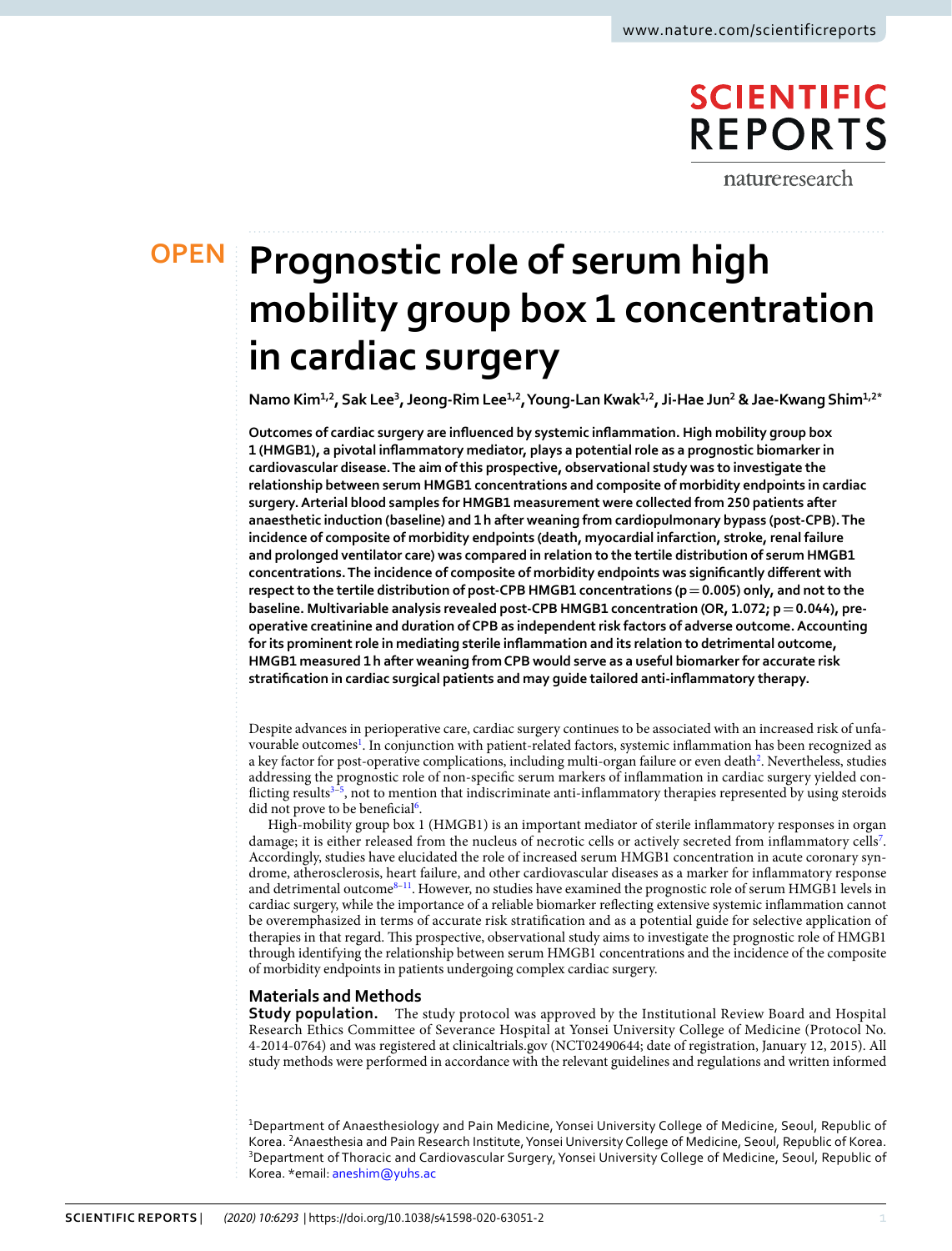consent was obtained from all patients. The trial was conducted at Severance Cardiovascular Hospital, Yonsei University College of Medicine, Seoul, Korea between January 2015 and August 2017.

A total of 253 patients scheduled for elective valvular heart surgery were consecutively enrolled. Inclusion criteria were patients who received aortic valve replacement, valve replacement that involved more than single valve, valve replacement with coronary artery bypass graft or aortic graft replacement surgery. Exclusion criteria were patients with acute coronary syndrome, infectious diseases including endocarditis, malignancies, emergency operations and patients who had previous or intra-operative exposure to steroids.

**Perioperative management.** Perioperative management, including cardiopulmonary bypass (CPB) and intensive care unit (ICU) care, was performed according to institutional standardized protocols. In brief, anaesthetic monitoring included a pulmonary artery catheter and transoesophageal echocardiography. Anaesthesia was induced with midazolam (0.03–0.05 mg/kg) and sufentanil (1.0–2.0 μg/kg) and was maintained with sevoflurane and continuous infusion of sufentanil  $(0.5-1.0 \mu g/kg/h)$  guided by the bispectral index score. CPB was operated with nonpulsatile perfusion at pump flow rates of 2.2–2.5 l/min/m<sup>2</sup> using alpha-stat pH and tepid body temperature management (cooled to 32–34 °C). During surgery, a cell salvage device and tranexamic acid (loading dose: 1 g, additional 1 g mixed to CPB prime followed by an infusion of 200mg/h during surgery) were used in all patients.

Target mean arterial pressure throughout the perioperative period was 60–80mmHg. First-line vasopressor was norepinephrine (up to 0.5 μg/kg/min) with the addition of vasopressin (up to 4 IU/h) in a stepwise manner. First-line inotropic agent was milrinone with addition of dobutamine and/or epinephrine in a stepwise manner, as necessary. First-line vasodilator was nicardipine or isosorbide dinitrate depending on the patient's condition with the aid of nitroprusside for acute control, as necessary. Transfusion trigger for packed erythrocytes (pRBC) was 8 g/dL.

**Outcome measurement.** Arterial blood samples were collected twice at the following time points; afer anaesthetic induction (baseline) and 1h afer weaning from CPB (post-CPB). Blood samples were immediately centrifuged and stored at −80 °C for subsequent HMGB1 measurement, which was done by enzyme-linked immunosorbent assay (HMGB1 ELISA kit, REF. ST51011, Standard range  $= 0 \sim 20$  ng/mL, IBL, Hamburg, Germany).

The primary outcome was to evaluate and compare the incidence of composite of morbidity endpoints in relation to the tertile distribution of HMGB1 concentrations. The composite of morbidity endpoints was modified from the Society of Thoracic Surgeons cardiac surgery risk models<sup>12</sup> and defined as follows: ① In-hospital death from any cause; ➁ permanent disability caused by stroke: a central neurologic defcit persisting longer than 72hours; ➂ post-operative myocardial infarction (MI): increase in troponin-T 0.5ng/ml (5 times the upper normal limit) and/or development of new pathological Q-waves on the electrocardiogram;  $\circledA$  renal failure: a new requirement for dialysis or an increase of the serum creatinine to greater than 2.0 mg/dL and double the most recent pre-operative creatinine level; and  $\textcircled{\textsc{p}}$  prolonged ventilator care  ${>}24\,\text{h}$ . The secondary endpoint was to evaluate risk factors for the incidence of composite of morbidity endpoints including serum HMGB1 concentrations.

Assessed pre-operative variables included demographic data, hypertension, diabetes mellitus, cerebrovascular accident, coronary artery disease including previous MI, congestive heart failure (New York Heart Association functional classifcation III or IV), lef ventricular ejection fraction, pre-operative creatinine, medication use, and EuroSCORE II. Intra-operative variables included the type of cardiac procedures, type of valves, and duration of CPB. Postoperative variables included serum creatinine, blood loss, transfusion and the number of days of ICU care and post-operative hospitalization.

**Statistical analysis.** The sample size was calculated based on institutional data of patients undergoing valvular heart surgery in which the overall incidence of composite of morbidity endpoints was approximately 30%. We determined that 81 patients would be required for each tertile to detect a 2-fold increase in the incidence of composite of morbidity endpoints in the third tertile compared to 20% incidence of the frst tertile in relation to HMGB1 concentrations at an alpha level of 0.05 with 80% power.

The measured baseline and post-CPB concentration were compared with Wilcoxon signed-rank test. Continuous variables among the tertiles were compared by one-way ANOVA with Bonferroni post-hoc test for normally distributed values; otherwise, the Kruskal-Wallis test was used. Proportions were compared by Fisher's exact test or chi-squared test as appropriate. The ability of HMGB1 concentrations and other variables to predict the composite of morbidity endpoints were evaluated by receiver operator characteristic curve analysis. The optimal cut-of value for HMGB1 concentrations was defned as the point on the receiver operator characteristic curve providing the greatest sum of sensitivity and specifcity.

The odds ratios and 95% confidence intervals (CIs) investigating the independent predictive role of HMGB1 to the composite of morbidity endpoints were assessed by logistic regression. Afer the univariable analysis, parameters with  $p < 0.05$  were enlisted to the final model of multivariable logistic regression analysis.

Categorical variables are expressed as number (%) and continuous variables are expressed as mean  $\pm$  standard deviation or median [interquartile range] as appropriate, with  $p < 0.05$  considered statistically significant. Statistical analyses were performed using SPSS version 23.0 (SPSS Inc., Chicago, IL, USA).

#### **Results**

Among the 253 patients who were screened for the study, 3 were excluded (Fig. [1](#page-2-0)). The median baseline and post-CPB HMGB1 concentration were 0.620 [0.268–1.551] ng/ml and 3.933 [2.018–6.866] ng/ml, respectively. Post-CPB HMGB1 concentration was increased in 211 patients compared to baseline HMGB1 concentration.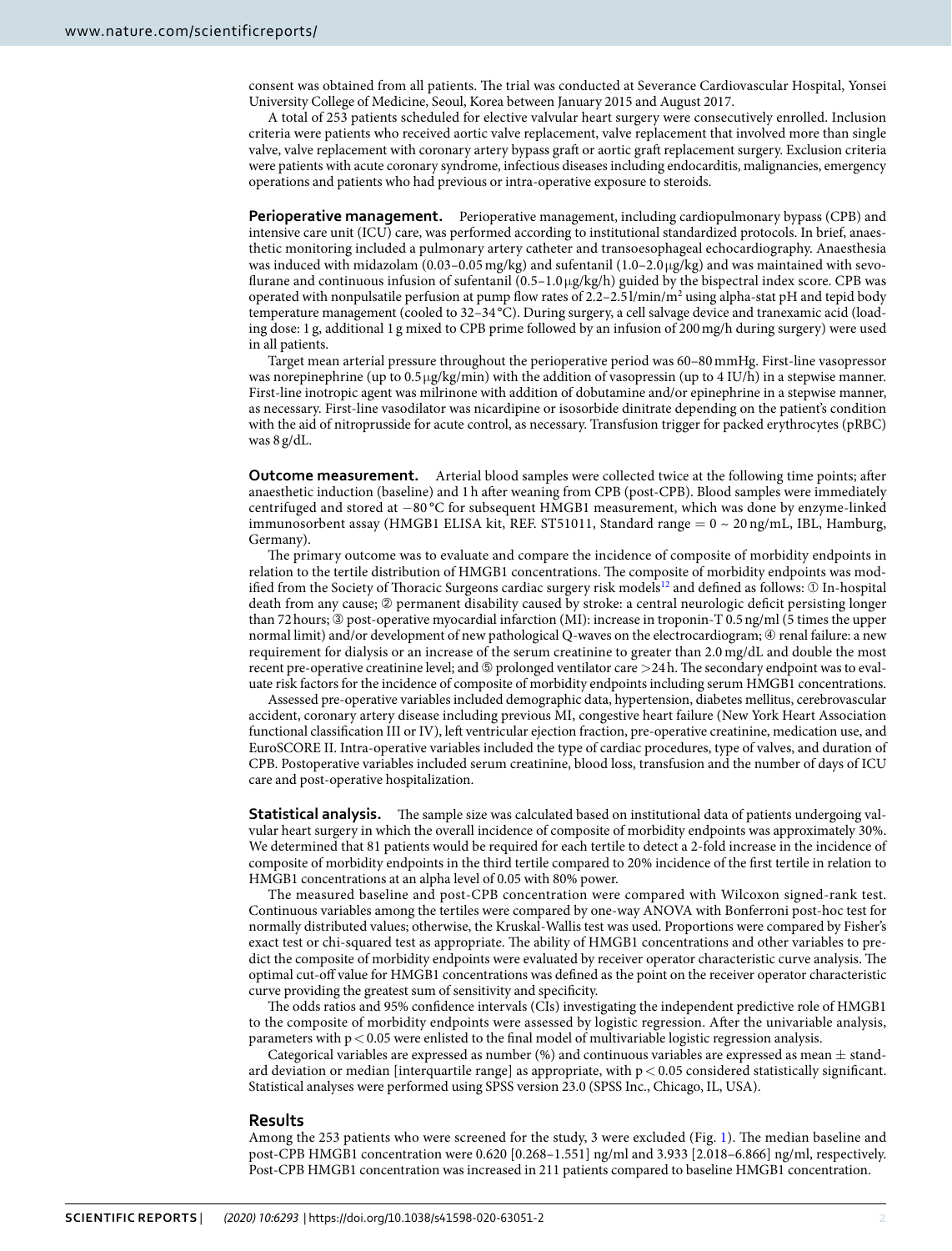

#### <span id="page-2-0"></span>**Figure 1.** Flowchart of patient enrolment.

<span id="page-2-1"></span>

|                              | <b>Total</b><br>$(n=250)$ | First Tertile $(n=83)$<br>$(0.337 - 2.684 \text{ ng/ml})$ | Second Tertile ( $n = 83$ )<br>$(2.689 - 5.770 \,\mathrm{ng/ml})$ | Third tertile $(n=84)$<br>$(5.799 - 28.552 \,\mathrm{ng/ml})$ | P value |  |  |
|------------------------------|---------------------------|-----------------------------------------------------------|-------------------------------------------------------------------|---------------------------------------------------------------|---------|--|--|
| HMGB1, ng/ml                 | 3.933 [2.018-6.866]       | 1.734 [1.088-2.019]                                       | 3.922 [3.209-4.500]*                                              | 8.443 [6.829-12.029]**                                        | < 0.001 |  |  |
| Composite morbidity, n (%)   | 58(23)                    | 10(12)                                                    | $20(24)$ *                                                        | $28(33)*$                                                     | 0.005   |  |  |
| Death, $n$ $(\%)$            | 10(4)                     | 0(0)                                                      | 4(5)                                                              | 6(7)                                                          | 0.039   |  |  |
| Stroke, $n$ $(\%)$           | 4(2)                      | 2(2)                                                      | 2(2)                                                              | 0(0)                                                          | 0.401   |  |  |
| Myocardial infarction, n (%) | 0(0)                      |                                                           |                                                                   |                                                               | –       |  |  |
| Renal failure, n (%)         | 29(12)                    | 2(2)                                                      | 9(11)                                                             | $18(21)$ *                                                    | < 0.001 |  |  |
| Prolonged ventilation > 24 h |                           |                                                           |                                                                   |                                                               |         |  |  |
| Number, n (%)                | 33(13)                    | 7(8)                                                      | 11(13)                                                            | 15(18)                                                        | 0.205   |  |  |
| Duration (hrs)               | $17[14-21]$               | $18[13-21]$                                               | $17$ [ $13-20$ ]                                                  | $17$ [15-22]                                                  | 0.786   |  |  |

**Table 1.** Composite of morbidity endpoints in relation to tertile distribution of the post-CPB HMGB1 concentration. Values are expressed as the numbers of patients  $(\%)$ , median [interquartile range]. \*P < 0.05 vs. first tertile; †P < 0.05 vs. second tertile. CPB = cardiopulmonary bypass; HMGB1 = high mobility group box 1.

There was a significant difference in the incidence of composite of morbidity endpoints in relation to the tertile distribution of HMGB[1](#page-2-1) concentrations measured post-CPB ( $p = 0.005$ , Table 1), but not in relation to baseline HMGB1 concentrations measured after anaesthetic induction ( $p=0.537$ , Table [2](#page-3-0)). Scatter plot of the post-CPB HMGB1 concentrations between patients who exhibited composite of morbidity endpoints or not also demonstrated a signifcant diference (Fig. [2](#page-3-1)). Accordingly, further analyses were performed according to the tertile distribution of post-CPB HMGB1 concentrations.

The characteristics of the patients at baseline were comparable among the tertiles except for sex, congestive heart failure, and EuroSCORE II (Table [3](#page-4-0)). There were significant differences in the duration of CPB, length of ICU stay, and length of hospital stay in relation to the tertile distribution of the post-CPB HMGB1 concentrations (Table [4](#page-4-1)).

The incidence of composite of morbidity endpoints was significantly different among the tertiles (1<sup>st</sup> tertile: 12%,  $2<sup>nd</sup>$  tertile: 24%,  $3<sup>rd</sup>$  tertile: 33%,  $p = 0.005$ ). Among the specific morbidity endpoints, death and the incidence of renal failure were signifcantly diferent in relation to the tertile distribution of post-CPB HMGB1 concentrations (Table [1](#page-2-1)).

In univariable analysis for identifying predictors of composite of morbidity endpoints, post-CPB HMGB1 concentrations, coronary artery disease, congestive heart failure, EuroSCORE II, pre-operative creatinine, and duration of CPB exhibited p<0.05. In multivariable analysis of these variables, post-CPB HMGB1 concentra-tions, pre-operative creatinine, and duration of CPB remained as independent predictors (Table [5](#page-5-9)). The Pearson  $\beta$ correlation coefficient of post-CPB HMGB1 concentrations and CPB duration was 0.373 ( $p < 0.001$ ).

In the receiver operator characteristic curve analysis, the optimal cut-of concentration of post-CPB HMGB1 for predicting the composite of morbidity endpoints was 4.474ng/ml (area under the receiver operator characteristic curve [AUROC], 0.664; 95% confdence interval, 0.584–0.743; p<0.001), which yielded an odds ratio of 2.476 (95% confidence interval; 1.156–5.303,  $p = 0.020$ ) in the multivariable analysis adjusting for other confounders. The optimal cut-off concentrations for death and renal failure were 4.905 ng/ml (AUROC, 0.726; 95%) confidence interval,  $0.619-0.833$ ;  $p=0.016$ ) and  $4.905$  ng/ml (AUROC, 0.717; 95% confidence interval, 0.627– 0.807; p < 0.001), respectively. The optimal cut-off of CPB duration for adverse outcome was 125 min (AUROC,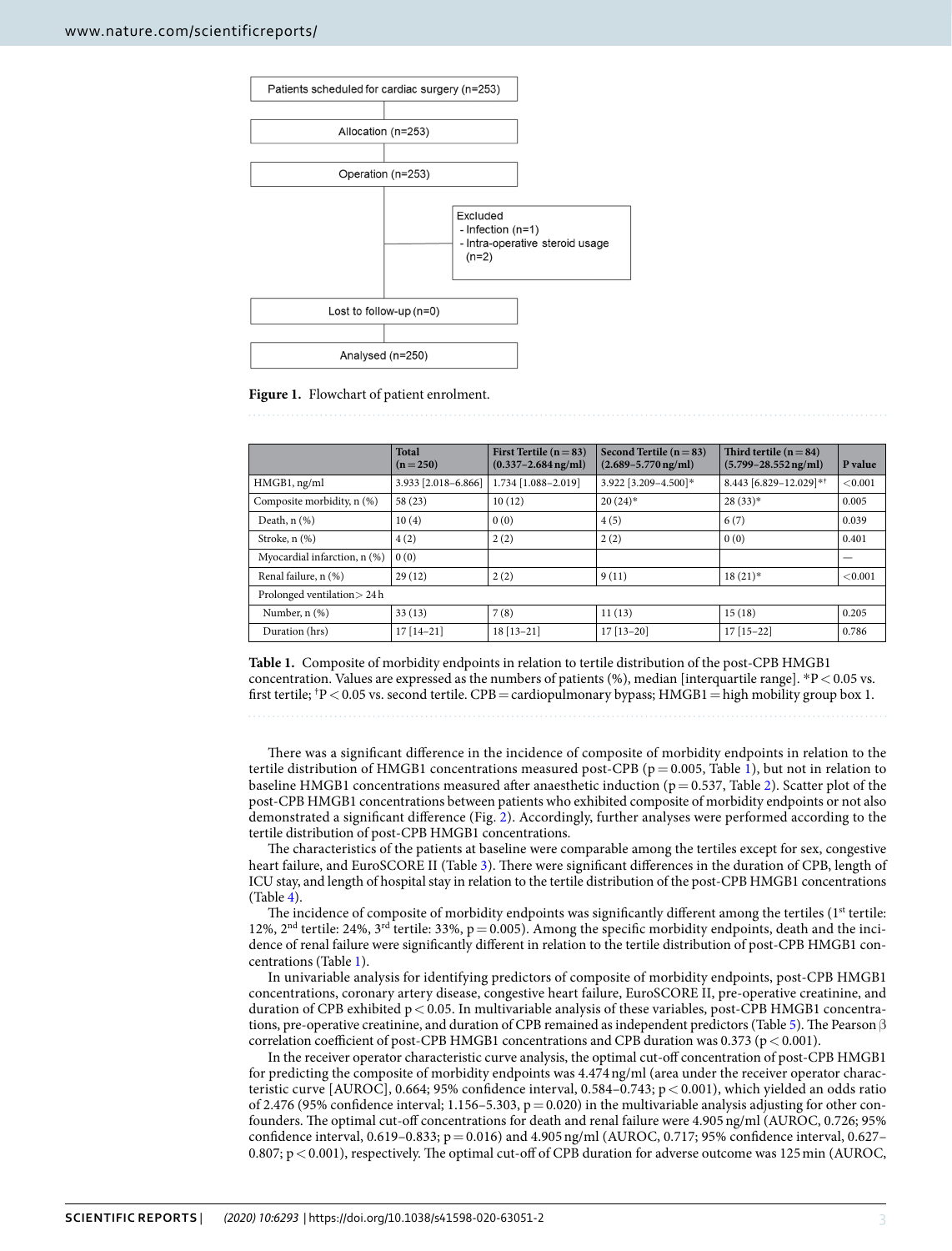<span id="page-3-0"></span>

|                              | Total<br>$(n=250)$    | First Tertile $(n=83)$<br>$(0.001 - 0.348 \,\mathrm{ng/ml})$ | Second Tertile ( $n = 83$ )<br>$(0.351 - 0.967)$ ng/ml) | Third tertile $(n=84)$<br>$(0.982 - 47.799 \,\mathrm{ng/ml})$ | P value |  |  |
|------------------------------|-----------------------|--------------------------------------------------------------|---------------------------------------------------------|---------------------------------------------------------------|---------|--|--|
| HMGB1, ng/ml                 | $0.620$ [0.268-1.551] | $0.187$ [0.095-0.269]                                        | $0.620$ [0.483-0.816]*                                  | 3.144 $[1.520 - 7.584]$ * <sup>†</sup>                        | < 0.001 |  |  |
| Composite morbidity, n (%)   | 58(23)                | 16(19)                                                       | 22(27)                                                  | 20(24)                                                        | 0.537   |  |  |
| Death, $n$ $(\%)$            | 10(4)                 | 4(5)                                                         | 4(5)                                                    | 2(2)                                                          | 0.669   |  |  |
| Stroke, $n$ $(\%)$           | 4(2)                  | 3(4)                                                         | 1(1)                                                    | $\Omega$                                                      | 0.131   |  |  |
| Myocardial infarction, n (%) | 0(0)                  |                                                              |                                                         |                                                               | —       |  |  |
| Renal failure, n (%)         | 29(12)                | 9(11)                                                        | 13(16)                                                  | 7(8)                                                          | 0.338   |  |  |
| Prolonged ventilation > 24h  |                       |                                                              |                                                         |                                                               |         |  |  |
| Number, n (%)                | 33(13)                | 6(7)                                                         | 11(13)                                                  | 16(19)                                                        | 0.082   |  |  |
| Duration (hrs)               | $17[14-21]$           | $17$ [ $12-20$ ]                                             | $18$ [15-22]                                            | $18$ [15-22]                                                  | 0.251   |  |  |

**Table 2.** Composite of morbidity in relation to tertile distribution of the baseline HMGB1 concentration. Values are expressed as the numbers of patients (%), median [interquartile range].  $P$  < 0.05 vs. first tertile;  $P^{\dagger}P$  < 0.05 vs. second tertile. HMGB1 = High mobility group box 1.



<span id="page-3-1"></span>**Figure 2.** Scatter plot of post-CPB HMGB1 concentrations between patients who exhibited composite of morbidity endpoints or not. The horizontal lines shown in the graph represent median [interquartile range] of each group, which were 3.370 [1.935–6.385] and 5.703 [3.627–10.282], respectively ( $p < 0.001$ ). HMGB1 = High mobility group box 1.

0.659; 95% confdence interval, 0.581–0.738; p<0.001) yielding an odds ratio of 3.209 (95% confdence interval; 1.530–6.730,  $p = 0.002$ ) when introduced to the multivariable analysis.

#### **Discussion**

Tis prospective, observational study demonstrates that patients with high serum HMGB1 concentrations 1 h afer weaning from CPB were associated with a signifcantly increased risk of developing composite of morbidity endpoints afer cardiac surgery, renal failure and death in particular. In addition, HMGB1 concentration was shown to be an independent predictor of adverse outcomes, along with pre-operative creatinine and CPB duration.

In cardiac surgery, sterile infammatory response is caused by CPB, myocardial damage with ischemia/reper-fusion injury, and surgical stimulation<sup>[13](#page-5-10)</sup>. While fundamentally being a protective internal response, it progresses to a systemic infammatory response syndrome when extensive, which is associated with major complications such as multiple organ damage and even mortality after surgery<sup>14-16</sup>. Thus, identifying patients at risk of aggravated systemic infammation through a reliable serum biomarker would be of clinical importance in terms of accurate risk stratifcation and guiding tailored anti-infammatory therapies.

HMGB1 is present in the nucleus of almost all cells, functioning as a DNA chaperone<sup>[17](#page-6-1)</sup>. Over the past decade, the dominant role of HMGB1 as an early and late mediator of infammation has been well-recognized, where it migrates from the nucleus into the cytoplasm or is secreted outside the cell by various disease processes<sup>[7,](#page-5-5)[18,](#page-6-2)19</sup>. Well-known downstream molecular pathways that further aggravate systemic infammation and tissue injury involve the activation of toll-like receptors, receptors for advanced glycation products, and  $NF\text{-}\kappa B^{20}$ . Accordingly, increases in the concentration of HMGB1 in the blood has been implicated as a potential biochemical marker of inflammation linked to outcomes in clinical practice<sup>21</sup>. Indeed, the concentration-dependent activity of HMGB1 has been shown to be associated with the occurrence, development, and prognosis of various cardiovascular diseases by recent studies that include acute coronary syndrome, MI, and heart failure<sup>11,[22,](#page-6-6)23</sup>. Despite its potential prognostic importance in cardiovascular disease, its role as a predictor of outcome in cardiac surgery has not been tested heretofore.

In the current trial, our results revealed that patients in the third tertile group with higher levels of post-CPB HMGB1 concentrations refecting extensive systemic infammation had a signifcantly greater incidence of composite of morbidity endpoints and a signifcantly longer duration of post-operative hospitalization. Moreover, multivariable logistic regression analysis adjusting for possible confounders revealed post-CPB HMGB1 concentrations as an independent predictor of adverse outcomes with a cut-of value of 4.474ng/ml yielding a 2.5-fold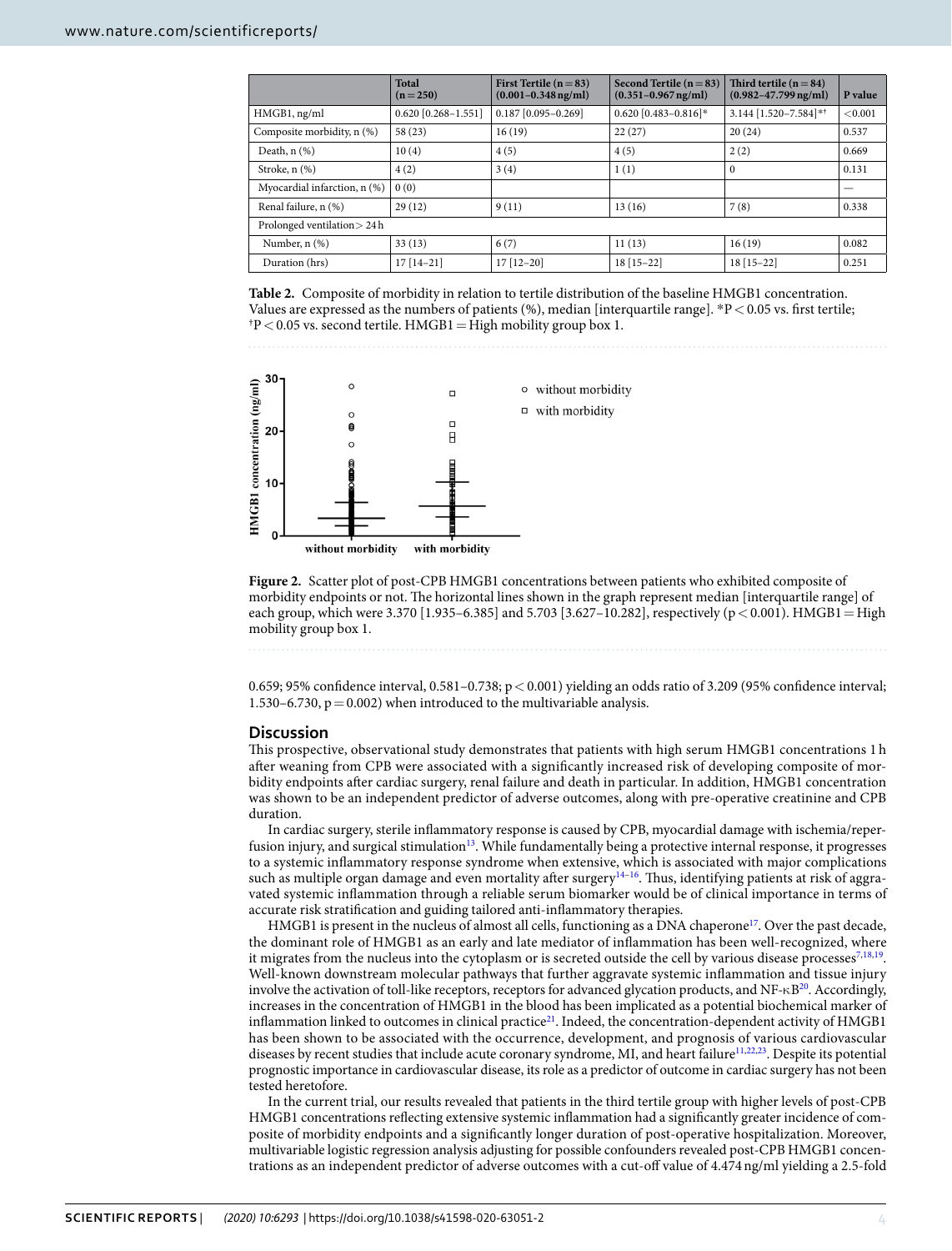<span id="page-4-0"></span>

|                                               | <b>Total</b><br>$(n=250)$ | First tertile $(n=83)$<br>$(0.337 - 2.684 \text{ ng/ml})$ | Second tertile $(n=83)$<br>$(2.689 - 5.770 \,\mathrm{ng/ml})$ | Third tertile $(n=84)$<br>$(5.799 - 28.552 \text{ ng/ml})$ | P value |  |  |  |
|-----------------------------------------------|---------------------------|-----------------------------------------------------------|---------------------------------------------------------------|------------------------------------------------------------|---------|--|--|--|
| Age, yrs                                      | $66.1 + 11.3$             | $66.0 + 10.2$                                             | $67.0 + 11.8$                                                 | $65.1 + 11.9$                                              | 0.556   |  |  |  |
| Gender (M/F)                                  | 119/131                   | 53/30                                                     | 41/42                                                         | 25/59                                                      | < 0.001 |  |  |  |
| Body mass index, $kg/m2$                      | $23.5 \pm 5.7$            | $24.2 \pm 7.3$                                            | $24.0 \pm 4.4$                                                | $22.7 + 5.0$                                               | 0.233   |  |  |  |
| Hypertension, n (%)                           | 140(56)                   | 50(60)                                                    | 49 (59)                                                       | 41(49)                                                     | 0.263   |  |  |  |
| Diabetes mellitus, n (%)                      | 59 (24)                   | 22(27)                                                    | 23(28)                                                        | 14(17)                                                     | 0.187   |  |  |  |
| Cerebrovascular accident, n (%)               | 21(8)                     | 9(11)                                                     | 9(11)                                                         | 3(4)                                                       | 0.128   |  |  |  |
| Coronary artery disease, n (%)                | 60(24)                    | 15(18)                                                    | 27(33)                                                        | 18(21)                                                     | 0.073   |  |  |  |
| Single-vessel                                 | 26(10)                    | 11(13)                                                    | 10(12)                                                        | 5(6)                                                       |         |  |  |  |
| Double-yessel                                 | 17(7)                     | 4(5)                                                      | 7(8)                                                          | 6(7)                                                       |         |  |  |  |
| Triple-vessel                                 | 17(7)                     | 0(0)                                                      | 10(12)                                                        | 7(8)                                                       |         |  |  |  |
| Previous myocardial infarction, n (%)         | 14(6)                     | 3(4)                                                      | 8(8)                                                          | 3(4)                                                       | 0.175   |  |  |  |
| Congestive heart failure (NYHA III,IV), n (%) | 73(29)                    | 13(16)                                                    | 29(35)                                                        | 31(37)                                                     | 0.004   |  |  |  |
| Left ventricular ejection fraction, n (%)     | $60 \pm 13$               | $62 + 13$                                                 | $58 + 14$                                                     | $60 + 11$                                                  | 0.175   |  |  |  |
| Preoperative creatinine, mg/dl                | $0.88$ [0.68-1.11]        | $0.86$ [0.67-0.99]                                        | $0.87$ [0.73-1.27]                                            | $0.90$ $[0.67 - 1.13]$                                     | 0.272   |  |  |  |
| Preoperative medication, n (%)                |                           |                                                           |                                                               |                                                            |         |  |  |  |
| Beta-blockers                                 | 85 (34)                   | 26(31)                                                    | 32(39)                                                        | 27(32)                                                     | 0.574   |  |  |  |
| Renin-angiotensin system antagonists          | 110(44)                   | 29(35)                                                    | 39(47)                                                        | 42(50)                                                     | 0.118   |  |  |  |
| Calcium-channel blockers                      | 74 (30)                   | 23(28)                                                    | 27(33)                                                        | 24(29)                                                     | 0.802   |  |  |  |
| EuroSCORE II                                  | $6.2 + 3.3$               | $5.1 + 3.3$                                               | $6.4 \pm 3.3*$                                                | $6.9 + 3.1*$                                               | 0.001   |  |  |  |

**Table 3.** Patient characteristics in relation to tertile distribution of post-CPB HMGB1 concentration. Values are expressed as the numbers of patients (%), mean  $\pm$  standard deviation, median [interquartile range]. \*P < 0.05 vs. first tertile. CPB = cardiopulmonary bypass; HMGB1 = High mobility group box 1; NYHA = New York Heart Association.

<span id="page-4-1"></span>

|                                     | <b>Total</b><br>$(n=250)$ | First tertile ( $n = 83$ )<br>$(0.337 - 2.684 \text{ ng/ml})$ | Second tertile $(n=83)$<br>$(2.689 - 5.770 \,\mathrm{ng/ml})$ | Third tertile $(n=84)$<br>$(5.799 - 28.552 \text{ ng/ml})$ | P value |
|-------------------------------------|---------------------------|---------------------------------------------------------------|---------------------------------------------------------------|------------------------------------------------------------|---------|
| Cardiac procedure, n (%)            |                           |                                                               |                                                               |                                                            | 0.076   |
| Valve                               | 213(85)                   | 76 (91)                                                       | 63 (76)                                                       | 74 (88)                                                    |         |
| Valve and CABG                      | 22(9)                     | 4(5)                                                          | 12(14)                                                        | 6(7)                                                       |         |
| Valve and aortic procedure          | 15(6)                     | 3(4)                                                          | 8(10)                                                         | 4(5)                                                       |         |
| Type of valve, n (%)                |                           |                                                               |                                                               |                                                            | 0.095   |
| Mechanical                          | 93 (37)                   | 26(31)                                                        | 28(34)                                                        | 39(46)                                                     |         |
| Bioprosthesis                       | 157(63)                   | 57 (69)                                                       | 55 (66)                                                       | 45(54)                                                     |         |
| Cardiopulmonary bypass, min         | $115[85-151]$             | 98 [70-117]                                                   | 115 [85-150]*                                                 | 149 [103-200]**                                            | < 0.001 |
| Postoperative blood loss, ml        | 704 [502-763]             | 715 [500-760]                                                 | 600 [500-760]                                                 | 730 [512-900]                                              | 0.123   |
| Postoperative pRBC transfusion, n % | 56(22)                    | 22(27)                                                        | 18(22)                                                        | 16(19)                                                     | 0.508   |
| Intensive care unit stay, day       | $3[2-4]$                  | 2 [2,3]                                                       | 3 [2,3]                                                       | $3[2-5]$                                                   | 0.030   |
| Hospital stay, day                  | $15[11-18]$               | $12 [9 - 15]$                                                 | $15$ [11-18]*                                                 | $18$ [13-29]* <sup>†</sup>                                 | < 0.001 |

**Table 4.** Perioperative data in relation to tertile distribution of post-CPB HMGB1 concentration. Values are expressed as the numbers of patients (%), median [interquartile range].  $*P < 0.05$  vs. first tertile;  $^{\dagger}P < 0.05$  vs. second tertile. CPB = cardiopulmonary bypass; HMGB1 = High mobility group box 1; CABG = coronary artery bypass graft;  $pRBC =$  packed erythrocytes.

increased risk of composite of morbidity endpoints. In detail, among the assessed composite of morbidity endpoints, HMGB1 concentrations showed statistical significance for predicting the mortality and renal failure. The corresponding optimal cut-of value of HMGB1 concentration was 4.905 ng/ml in the current study, which is similar to those reported in ST-elevation myocardial infarction or heart failure patients<sup>[10](#page-5-12),[11](#page-5-7)</sup>.

Notably, post-induction HMGB1 concentrations were not linked to adverse outcomes, indicating that the baseline infammatory status of the patients does not necessarily lead to extensive systemic infammatory response after surgery. This contrasts with the prognostic value of pre-operative (baseline) high sensitivity C-reactive protein (hsCRP) in patients undergoing coronary artery bypass surgery, which has been shown to be related to an increased risk of major cardiovascular and cerebral events<sup>[24](#page-6-8)</sup>. However, taking into account its characteristics as a nonspecifc acute phase reactant, hsCRP seems to be more closely related to the vascular risks such as plaque rupture and vascular thrombosis, showing its predictive role to be limited to the cardiovascular events in patients with coronary and/or metabolic disease<sup>5</sup>.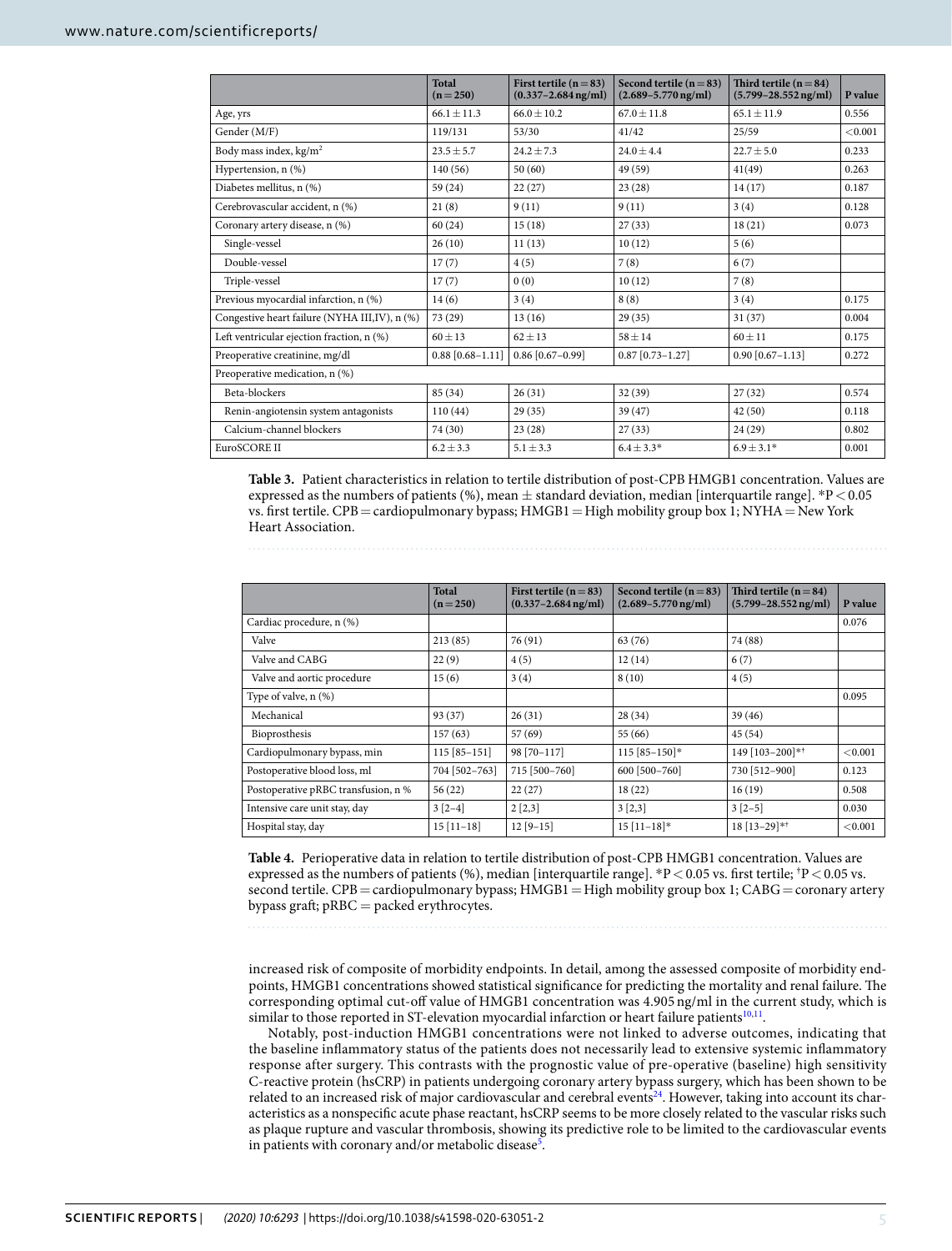<span id="page-5-9"></span>

|                             | <b>Univariable Analysis</b> |                 |         | <b>Multivariable Analysis</b> |                 |         |
|-----------------------------|-----------------------------|-----------------|---------|-------------------------------|-----------------|---------|
| <b>Predictors</b>           | Odds ratio                  | 95% CI          | P value | Odds ratio                    | 95% CI          | P value |
| HMGB1                       | 1.098                       | 1.036-1.164     | 0.002   | 1.072                         | $1.002 - 1.148$ | 0.044   |
| Coronary artery disease     | 2.753                       | 1.456-5.204     | 0.002   | 1.807                         | 0.838-3.899     | 0.131   |
| Congestive heart failure    | 2.060                       | 1.114-3.811     | 0.021   | 1.390                         | $0.648 - 2.979$ | 0.398   |
| EuroSCORE II                | 1.155                       | $1.057 - 1.262$ | 0.001   | 1.023                         | $0.912 - 1.148$ | 0.694   |
| Pre-operative creatinine    | 2.349                       | 1.494-3.691     | < 0.001 | 2.107                         | $1.302 - 3.409$ | 0.002   |
| Cardiopulmonary bypass time | 1.011                       | 1.005-1.017     | < 0.001 | 1.010                         | $1.002 - 1.017$ | 0.009   |

**Table 5.** Predictive power of selected variables for the composite of morbidity endpoints. CI = confidence interval,  $HMGB1 = high mobility group box 1.$ 

Congruent to our results, CPB duration<sup>25</sup> and pre-operative creatinine<sup>[26](#page-6-10)</sup> are well-recognized risk factors of post-operative morbidity and mortality in cardiac surgery. A prolonged duration of CPB may afect the level of post-CPB HMGB1. However, the correlation between post-CPB HMGB1 concentrations and CPB duration was weak (β coefficient = 0.373), while the independence of these variables on predicting outcome could be verified in multivariable logistic regression analysis. Therefore, our results implicate that extensive and harmful inflammatory response cannot be anticipated simply by the patient's baseline infammatory status or the duration of CPB adding value to the prognostic importance of post-CPB HMGB1 concentrations in that regard. Of note, infammatory response is meant to be protective, which is possibly the main reason why studies validating the efcacies of indiscriminate anti-infammatory measures on outcomes afer cardiac surgery yielded conficting results<sup>[6](#page-5-4)</sup>. Whether tailored anti-inflammatory therapy guided by post-CPB HMGB1 concentrations would actually improve outcome remains to be proven by future studies.

The current study is subject to the following limitation. First, although we assessed HMGB1 concentrations 1h afer weaning from CPB according to a previous study that demonstrated a peak increase in HMGB1 at that time point with significant correlation to the increase of inflammatory cytokines<sup>27</sup>, it remains obscure whether HMGB1 concentrations measured at other time points would yield diferent prognostic values. Second, since our study involved complex valvular heart surgeries, caution should be exercised not to extrapolate our results to other cardiac surgeries. Tird, although we have excluded conditions that may confound HMGB1 secretion such as malignancy and infection, HMGB1 may be secreted by various disease conditions such as autoimmune diseases that may not have been fully controlled in our study. Finally, concomitant assessments of other well-validated serum infammatory indicators would have provided more insights on the role of HMGB1.

In conclusion, the current study provides primary evidence that HMGB1 concentration measured 1 h afer weaning from CPB is independently associated with adverse outcomes afer cardiac surgery. Systemic infammatory response cannot be held solely responsible for poor prognosis afer cardiac surgery. Yet, considering its important role in conveying major organ injury, post-CPB serum HMGB1 concentration may serve as a useful biomarker for accurate risk stratifcation in cardiac surgical patients.

Received: 12 July 2019; Accepted: 24 March 2020; Published online: 14 April 2020

#### **References**

- <span id="page-5-0"></span>1. Nkomo, V. T. *et al*. Burden of valvular heart diseases: a population-based study. *Lancet* **368**, 1005–1011, [https://doi.org/10.1016/](https://doi.org/10.1016/S0140-6736(06)69208-8) [S0140-6736\(06\)69208-8](https://doi.org/10.1016/S0140-6736(06)69208-8) (2006).
- <span id="page-5-1"></span>2. Lafey, J. G., Boylan, J. F. & Cheng, D. C. Te systemic infammatory response to cardiac surgery: implications for the anesthesiologist. *Anesthesiology* **97**, 215–252 (2002).
- <span id="page-5-2"></span>3. Zacho, J. *et al*. Genetically elevated C-reactive protein and ischemic vascular disease. *N Engl J Med* **359**, 1897–1908, [https://doi.](https://doi.org/10.1056/NEJMoa0707402) [org/10.1056/NEJMoa0707402](https://doi.org/10.1056/NEJMoa0707402) (2008).
- 4. Lane, T. *et al*. Infusion of pharmaceutical-grade natural human C-reactive protein is not proinfammatory in healthy adult human volunteers. *Circulation research* **114**, 672–676,<https://doi.org/10.1161/circresaha.114.302770>(2014).
- <span id="page-5-3"></span>5. Ridker, P. M. A Test in Context: High-Sensitivity C-Reactive Protein. *J Am Coll Cardiol* **67**, 712–723, [https://doi.org/10.1016/j.](https://doi.org/10.1016/j.jacc.2015.11.037) acc.2015.11.037 (2016).
- <span id="page-5-4"></span>6. Whitlock, R. P. *et al*. Methylprednisolone in patients undergoing cardiopulmonary bypass (SIRS): a randomised, double-blind, placebo-controlled trial. *Lancet* **386**, 1243–1253, [https://doi.org/10.1016/S0140-6736\(15\)00273-1](https://doi.org/10.1016/S0140-6736(15)00273-1) (2015).
- <span id="page-5-5"></span>7. Lotze, M. T. & Tracey, K. J. High-mobility group box 1 protein (HMGB1): nuclear weapon in the immune arsenal. *Nat Rev Immunol* **5**, 331–342,<https://doi.org/10.1038/nri1594>(2005).
- <span id="page-5-6"></span>8. Yamada, S., Yakabe, K., Ishii, J., Imaizumi, H. & Maruyama, I. New high mobility group box 1 assay system. *Clin Chim Acta* **372**, 173–178,<https://doi.org/10.1016/j.cca.2006.04.016> (2006).
- 9. de Souza, A. W., Westra, J., Limburg, P. C., Bijl, M. & Kallenberg, C. G. HMGB1 in vascular diseases: Its role in vascular infammation and atherosclerosis. *Autoimmun Rev* **11**, 909–917,<https://doi.org/10.1016/j.autrev.2012.03.007>(2012).
- <span id="page-5-12"></span>10. Volz, H. C. *et al*. HMGB1 is an independent predictor of death and heart transplantation in heart failure. *Clin Res Cardiol* **101**, 427–435,<https://doi.org/10.1007/s00392-011-0409-x> (2012).
- <span id="page-5-7"></span>11. Sorensen, M. V., Pedersen, S., Mogelvang, R., Skov-Jensen, J. & Flyvbjerg, A. Plasma high-mobility group box 1 levels predict mortality after ST-segment elevation myocardial infarction. *JACC Cardiovasc Interv* **4**, 281–286, [https://doi.org/10.1016/j.](https://doi.org/10.1016/j.jcin.2010.10.015) [jcin.2010.10.015](https://doi.org/10.1016/j.jcin.2010.10.015) (2011).
- <span id="page-5-8"></span>12. O'Brien, S. M. *et al*. Te Society of Toracic Surgeons 2008 cardiac surgery risk models: part 2–isolated valve surgery. *Ann Torac Surg* **88**, S23–42,<https://doi.org/10.1016/j.athoracsur.2009.05.056>(2009).
- <span id="page-5-10"></span>13. Rubens, F. D. & Mesana, T. Te infammatory response to cardiopulmonary bypass: a therapeutic overview. *Perfusion* **19**(Suppl 1), S5–12,<https://doi.org/10.1191/0267659104pf717oa> (2004).
- <span id="page-5-11"></span>14. Mei, Y. Q. *et al*. Study on the relationship of APACHE III and levels of cytokines in patients with systemic infammatory response syndrome afer coronary artery bypass grafing. *Biol Pharm Bull* **30**, 410–414 (2007).